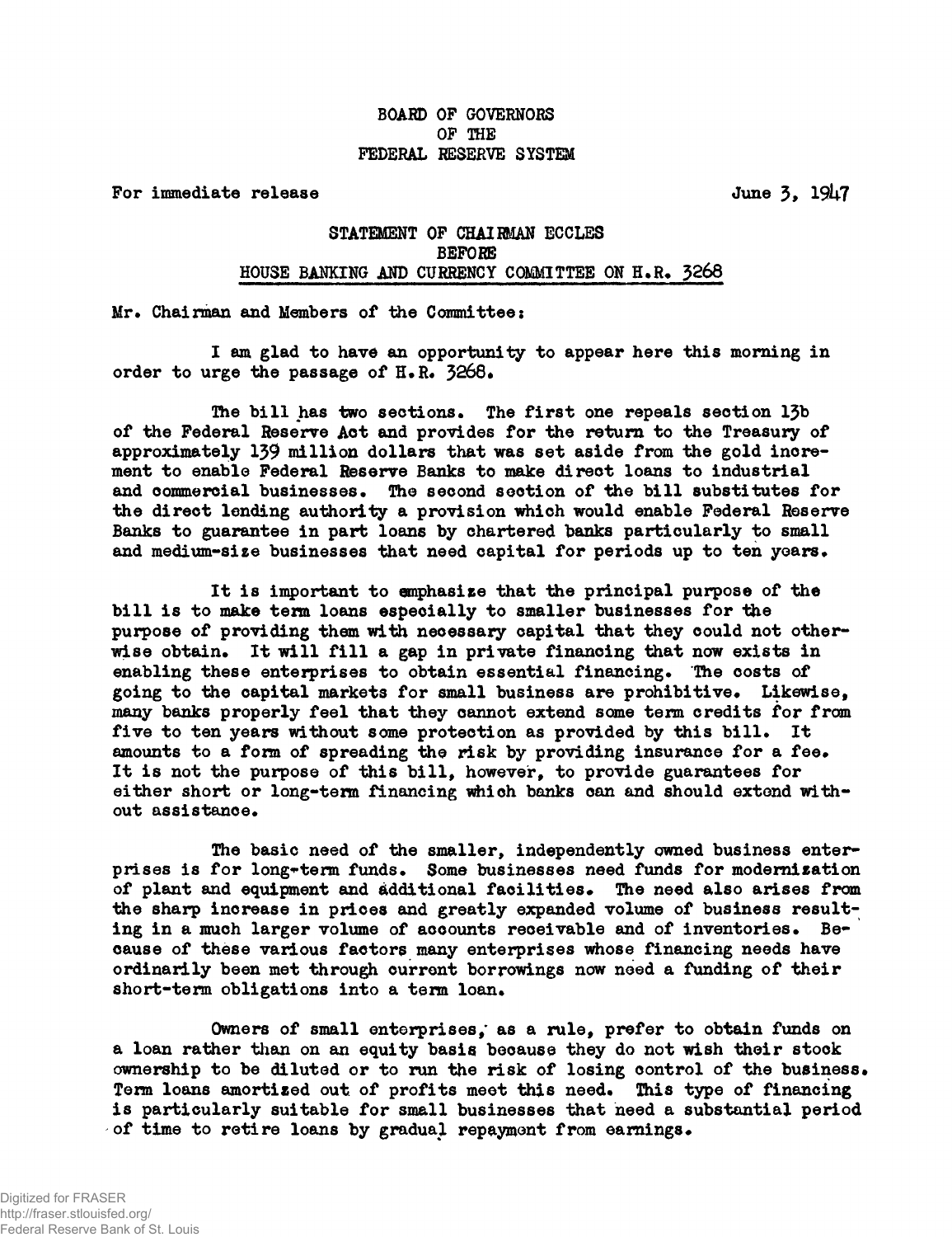**There has been considerable objection to the bill from some of the larger banks on the ground that the smaller banks, in cases where the amount of the loan was beyond their legal limit, would resort to the guarantee even though the loan was of such quality that it could be made** without the guarantee by giving participations to their correspondent banks or other banks in the community. In order to meet this objection, the Board **recommends that the Committee adopt the suggestion of the Federal Adyisoxy Council of the Federal Reserve System by inserting in the bill a provision that the guarantee shall only be available "when it appears to the satisfaction of such Federal Reserve bant that the business enterprise is unable to obtain requisite financial assistance on a reasonable basis from the** usual sources." H.R. 3268 contains language of similar purport, but it **would be preferable, I think, to substitute the wording favored by the Advisory Council and the Board.**

**The Board also favors the recommendation of the Federal Advisory Council that the bill be amended to provide that the guarantee be restricted to ''chartered banking institutions<sup>11</sup> only. H.R. 3268 refers in one place to "chartered bank<sup>11</sup> and in another place to financing institution."**

**It should be borne in mind that the Reserve System has had the authority under 13b for the past thirteen years to make direct loans or to make commitments to purchase loans made by private banks. On principle, we feel that the private banks should originate and make the loans based on their credit judgment, and that neither the Federal Reserve Banks nor any other governmental agency should extend such credits directly.**

**Section 13b, moreover, is not adapted to present day needs. It limits the extension of credit to loans for working capital only and provides that loans cannot be made for more than five years and con be made only to established businesses.**

**The proposed bill does not call for Government appropriations and, therefore, no drain on the Federal budget is involved. The Reserve Banks would use their surplus funds as a basis for the guarantees, and should losses be sustained they would first come out of\* the fund created by the guarantee fees charged. If this were not adequate, losses would be met out of the Reserve Banks<sup>1</sup> net earnings or surplus. I am sure that this responsibility placed on the officers and directors of the Reserve Banks, under regulations and supervision of the Board of Governors, will not encourage easy and unsound credits on the part of the private banks.**

**Under section 13b Federal Reserve Banks handled some 3500 applications for commitments and advances, aggregating about 560 million dollars. Similarly, under the V-loan program, 8771 authorisations for guarantees of war production loons, aggregating nearly 10.5 billion dollars, were handled\* The interest and foes collected in connection with this total of about 11 billion dollars of operations wore more than sufficient to cover expenses** and losses and to show some profit. In other words, the record is not one **of loose lending.**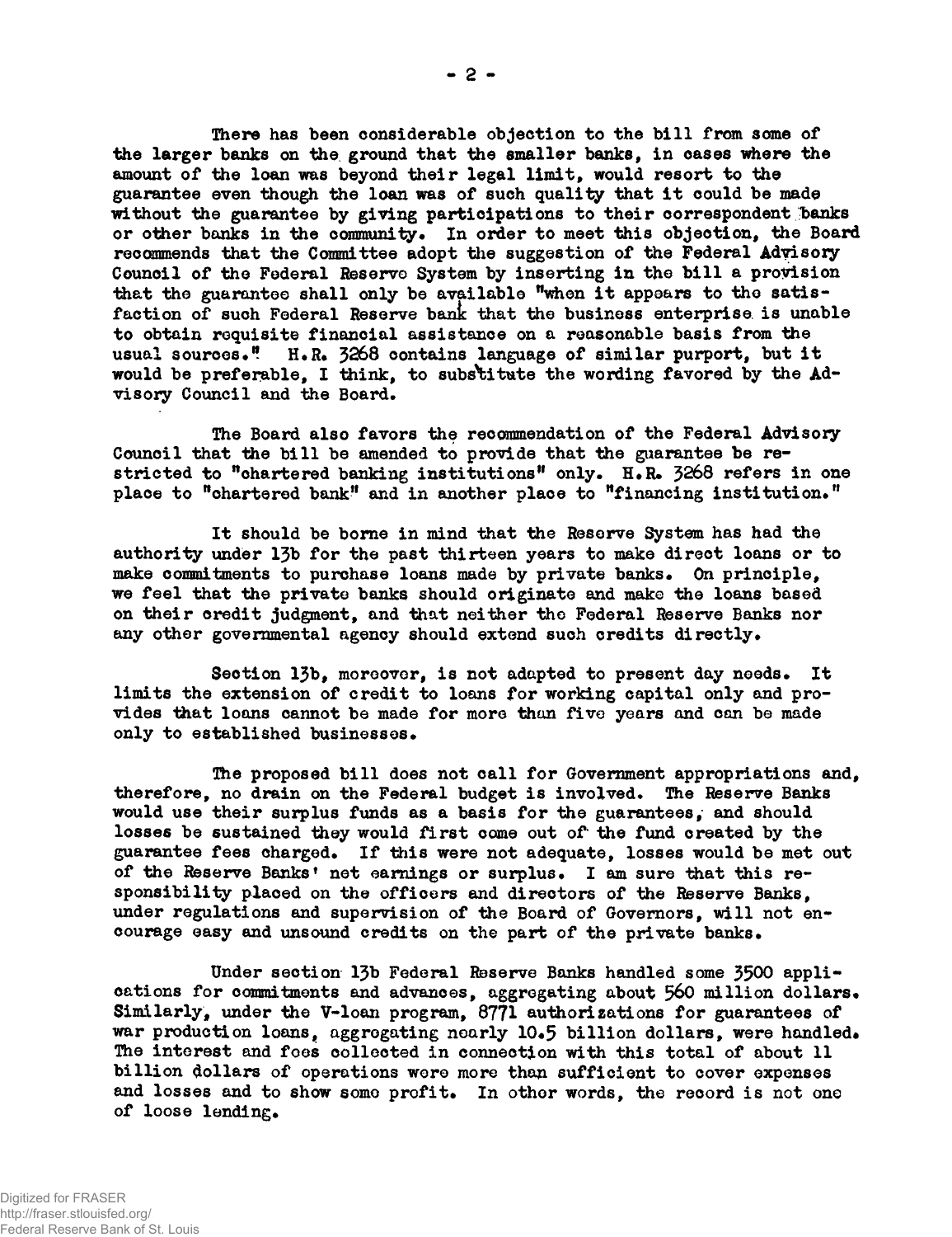**This bill, of course, does not place the Reserve Banks in compe**tition with the private banking system. Credit judgment and responsibility would remain primarily with the lending bank. Loans guaranteed would **originate with local banks dealing with local people whom they know and: with whose character, capability and capacity they would be familiar. A Federal Reserve Bank could not guarantee any loan unless requested to do** so by the local bank. If approved by the Reserve Bank the guarantee would **be made promptly available without referring the matter to any agency in** Washington. Each loan would have to be passed upon by the Federal Reserve Bank. There would be no blanket approval. The twelve Federal Reserve **Banks and their twenty-four branches provide a regional organization through which local financing institutions in all parts of the country would have** convenient access to a guaranteeing agency if needed. The Federal Reserve **System, which is a permanent organization created by Congress and responsible to Congress, is especially qualified to provide this service because of its** close contacts and daily relationships with banking institutions. Its re**sponsibilities for maintaining sound credit conditions, so far as its powers** permit, make it the appropriate agency for this purpose.

**As in the case of war production loans under the V-loan program, a maximum interest rate would be set for guaranteed loans\* The present** maximum rate under section 13b is 5 per cent and it is contemplated that the initial maximum rate under the new legislation would be the same. With**in this limit, which may be subject to. change with changing conditions,** interest rates would be determined by the borrower and the bank. Guarantee **fees charged would be specified percentages of the interest rate, graduated** according to the percentage of the loan guaranteed. The method would be **similar to that used in the V-loan program, when guarantee fees ranged from id to 30 per cent of the interest rate, according to the percentage of the guarantee\* This has been and would be the operating procedure\***

**It is evident, therefore, that the lending banks must carry some portion of the loans without guarantee and this will be a deterrent on their making undesirable and risky loans. The steeply graduated guarantee fees will induce banks to carry as much of the risks as possible and thus cause** them to exercise careful judgment and prudence in passing upon credits.

**Business and credit conditions at present and at some other times** may not be such as to require extensive use of the guarantee authority. **However, the Reserve Banks should have a stand-by service of this kind to** render to business and industry when necessary. The amount of long-term **funds that individual enterprises may need is often relatively small. Many loan demands do not exceed \$10,000 and relatively few exceed \$100,000. The** bill is intended and designed primarily to help the smaller enterprises. **The larger ones, as a rule, do not noed this sort of assistance because they con go to the capital market and raise funds either by bonds or equity** financing.

**The guarantee service, as provided in this bill, would be avail**able in the future, as it has in the past, without discrimination for all banks, whether members of the Federal Reserve System or not.